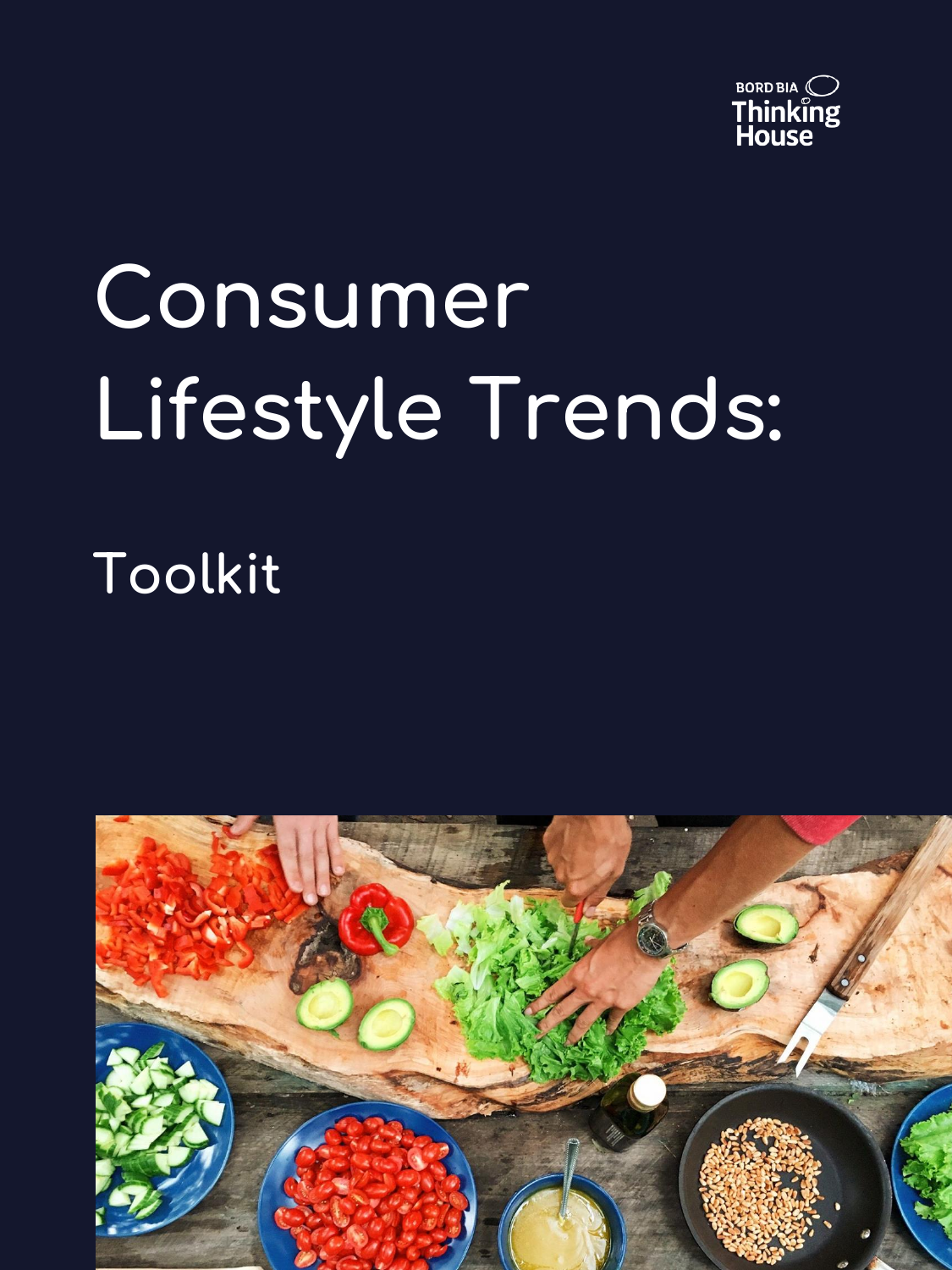### **Introduction**

#### The purpose of this toolkit

You've explored the Consumer Lifestyle Trends and how they are impacting the world of food and drink. But how do you reflect them in your strategy and planning?

To help you shift insight into action, we have developed this toolkit of 7 resources. You can use these tools for a full planning session, but you can also mix and match these based on which you feel are most relevant to the opportunities you are addressing for your business and your brand(s).

#### We have designed this toolkit in two parts:

- **1. What trends should we focus on?** Identify which trends (and microtrends) are the most relevant to your audience (consumer), brand and business.
- **2. How should we act on them? Identify** the different ways your brand can respond to the trends.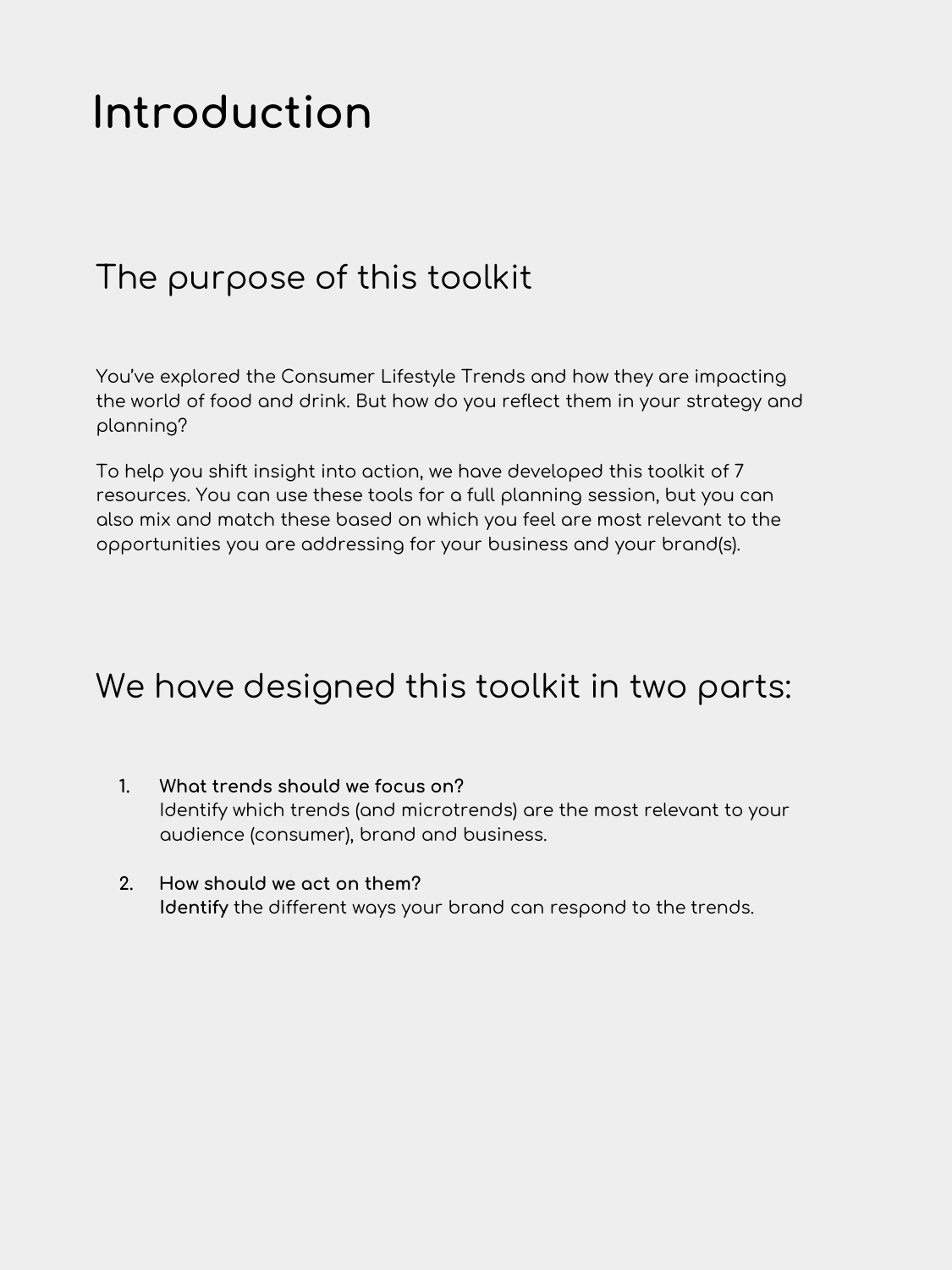### **Trends Cheat Sheet**

| Health &<br>Wellbeing                                                                                                                 | Responsible<br>Living                                                                                                                        | Community<br>& Identity                                                                                          | Engaging<br><b>Experiences</b>                                                                           | Life<br>Logistics                                                                                                                     |
|---------------------------------------------------------------------------------------------------------------------------------------|----------------------------------------------------------------------------------------------------------------------------------------------|------------------------------------------------------------------------------------------------------------------|----------------------------------------------------------------------------------------------------------|---------------------------------------------------------------------------------------------------------------------------------------|
| People<br>want to<br>build<br>physical<br>and mental<br>resilience                                                                    | People are<br>striving to<br>become<br>more<br>mindful<br>citizens                                                                           | People are<br>exploring<br>their own<br>identity and<br>other<br>communities                                     | People are<br>seeking out<br>experiences<br>that bring<br>them closer<br>to people<br>and brands         | People are<br>looking to<br>minimise<br>effort, and<br>maximise<br>enjoyment                                                          |
|                                                                                                                                       |                                                                                                                                              |                                                                                                                  |                                                                                                          |                                                                                                                                       |
| <b>Mental Fitness</b><br><b>Healthified</b><br>Foods<br>Mindful Eating<br>Reconnecting with<br><b>Noture</b><br>Democratising<br>Care | <b>Balanced</b><br>Packaging<br>Everyday Eco-<br>Choices<br>Diversifying<br><b>Diets</b><br>Facilitating<br>Action<br>Clearer<br>Credentials | Local Lovers<br><b>Digital Relations</b><br>Promoting Unity<br>Harnessing<br>Heritage<br>Cracking<br>Conventions | Fan Frenzy<br>Novelty<br><b>Seekers</b><br>Sparking Joy<br>Adventurous<br>Eoters<br><b>Craft Culture</b> | Re-establishing<br><b>Boundaries</b><br>Uncompromised<br>Convenience<br>Home<br>Indulgence<br>Delivery Dash<br>Smoother<br>Operations |

Source Stories

**MACRO TRENDS**

MACRO TRENDS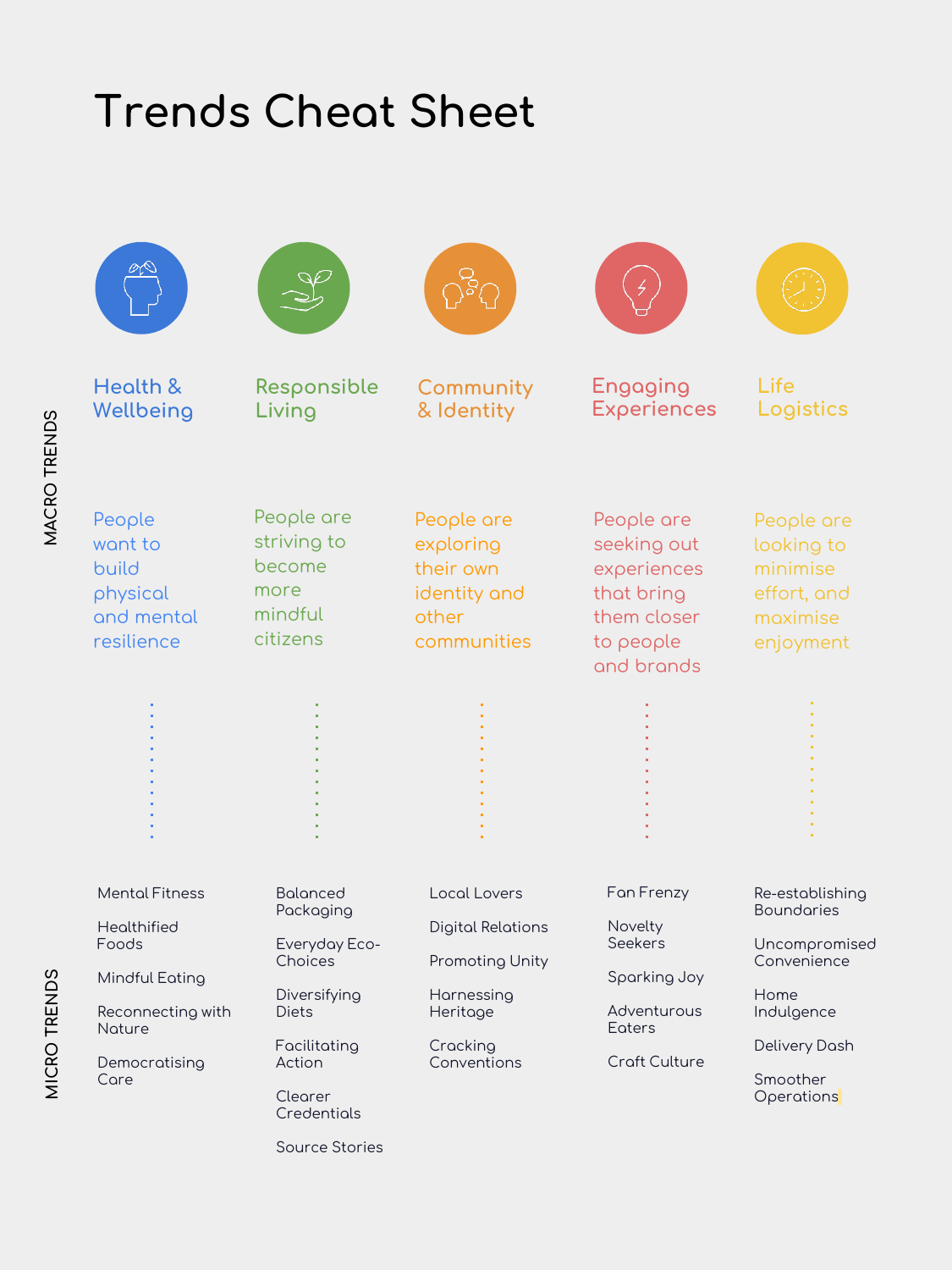### **What trends should we focus on?**

These tools allow you to identify which trends are the most relevant to your audience and brand.



#### **Portfolio Mapping**

This tool helps you map existing brands and/or products to the trends, to understand how well your portfolio is working within each trend.



This tool helps you to better understand who your audience is and their existing relationship with the trends.





This tool helps you to understand your businesses strengths, weaknesses, opportunities and potential threats when it comes to each trend.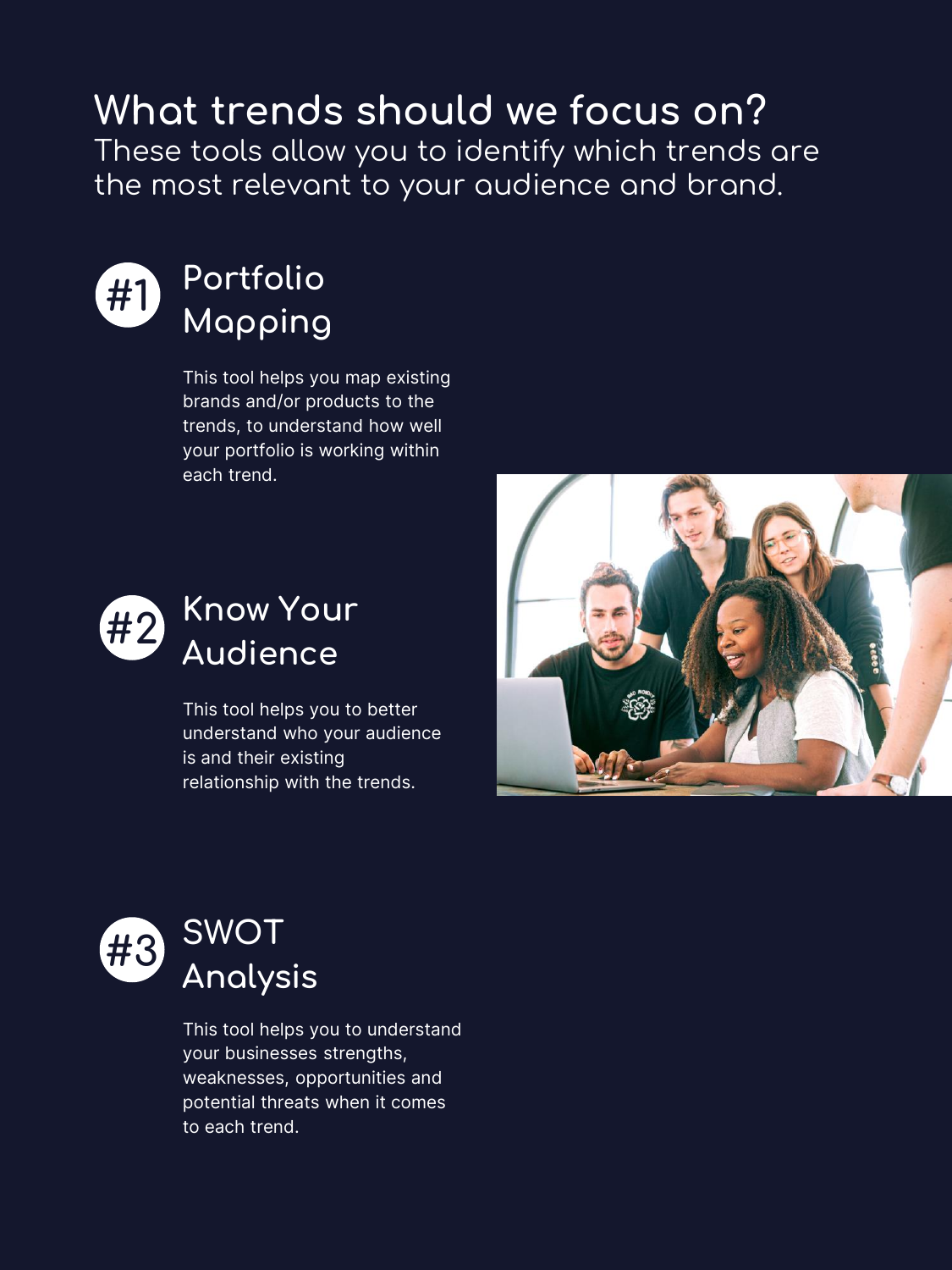

This is a way of mapping existing brands and/or products to the trends to understand how well your portfolio is working within each trend.

#### **How do we use it?**

For each trend, jot down your brands and/or products that are playing to the trend. Why are they working? Identify which trends you are falling short on – and might need to pay more attention to.

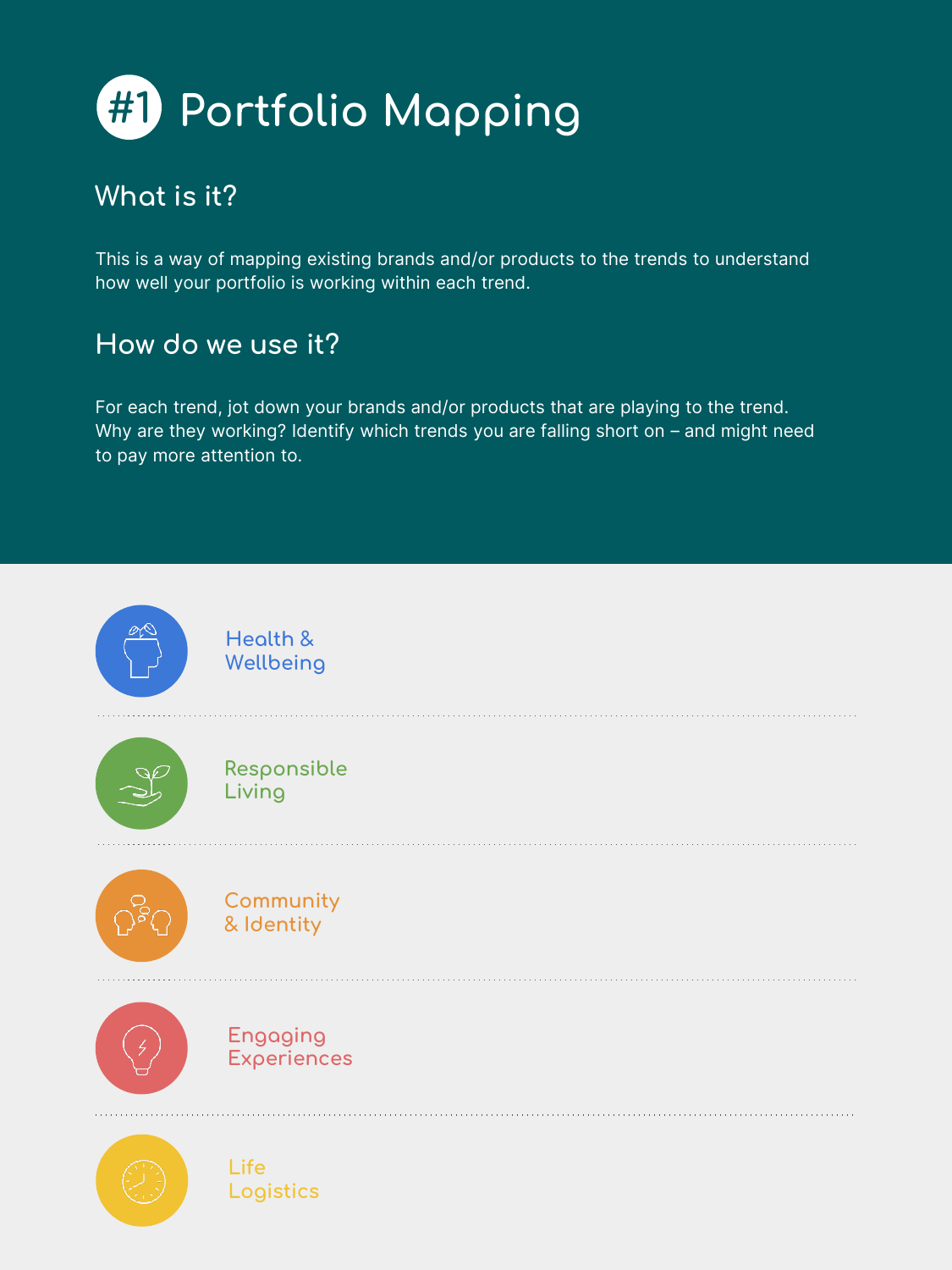

The first part of this resource helps you to think about who your audience is beyond demographics - such as their mindsets, beliefs and hobbies.

#### **How do we use it?**

Answer the following questions with as much detail as possible. Your audience can be an individual or a group – if it's a group, think of the things that best unite or represent them. Put yourself in your audience's shoes – how might you define yourself? One technique is to list "I am a..."

#### **Identity**

| e.g. a mother, a sibling, a boss, a<br>politician, an artist, a sports player    |  |
|----------------------------------------------------------------------------------|--|
| Membership                                                                       |  |
| e.g. sports clubs, religious groups,<br>networking groups, charity organisations |  |
|                                                                                  |  |
| <b>Beliefs &amp; Values</b>                                                      |  |
| e.g. a vegetarian, a philanthropist, an<br>activist                              |  |
|                                                                                  |  |
| <b>Personal Characteristics</b>                                                  |  |
| e.g. a leader, a problem solver, a<br>contrarian, a thinker, a trend setter      |  |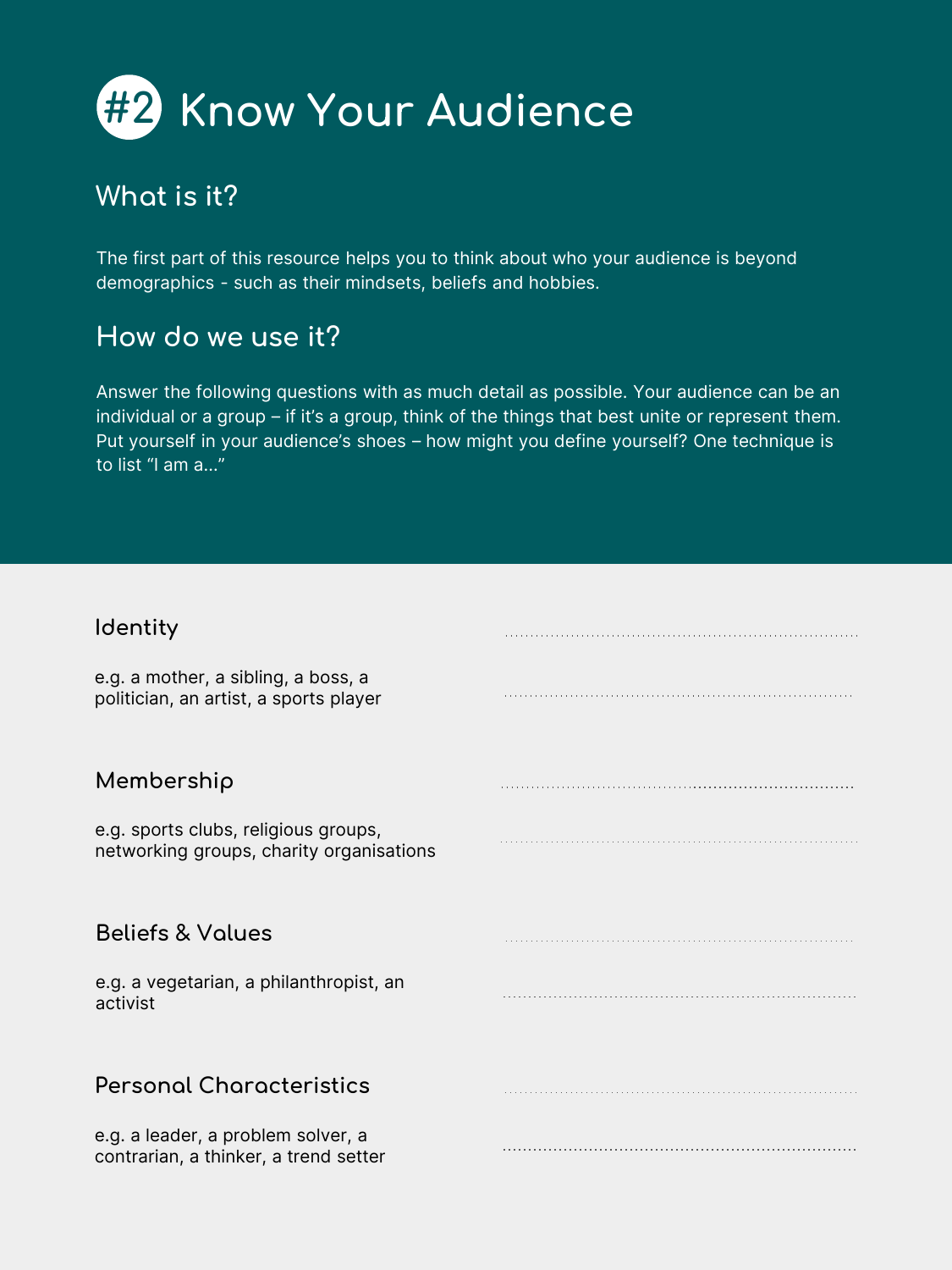

The second part of this resource helps you understand your audiences relationship with the trends. How knowledgeable is your audience? How interested are they? Are they already engaging with them?

#### **How do we use it?**

Plot and explain on the chart below your audience's knowledge and interest in the trends — repeat for each of the five trends.



**INTEREST** How motivated are the audience by the topic?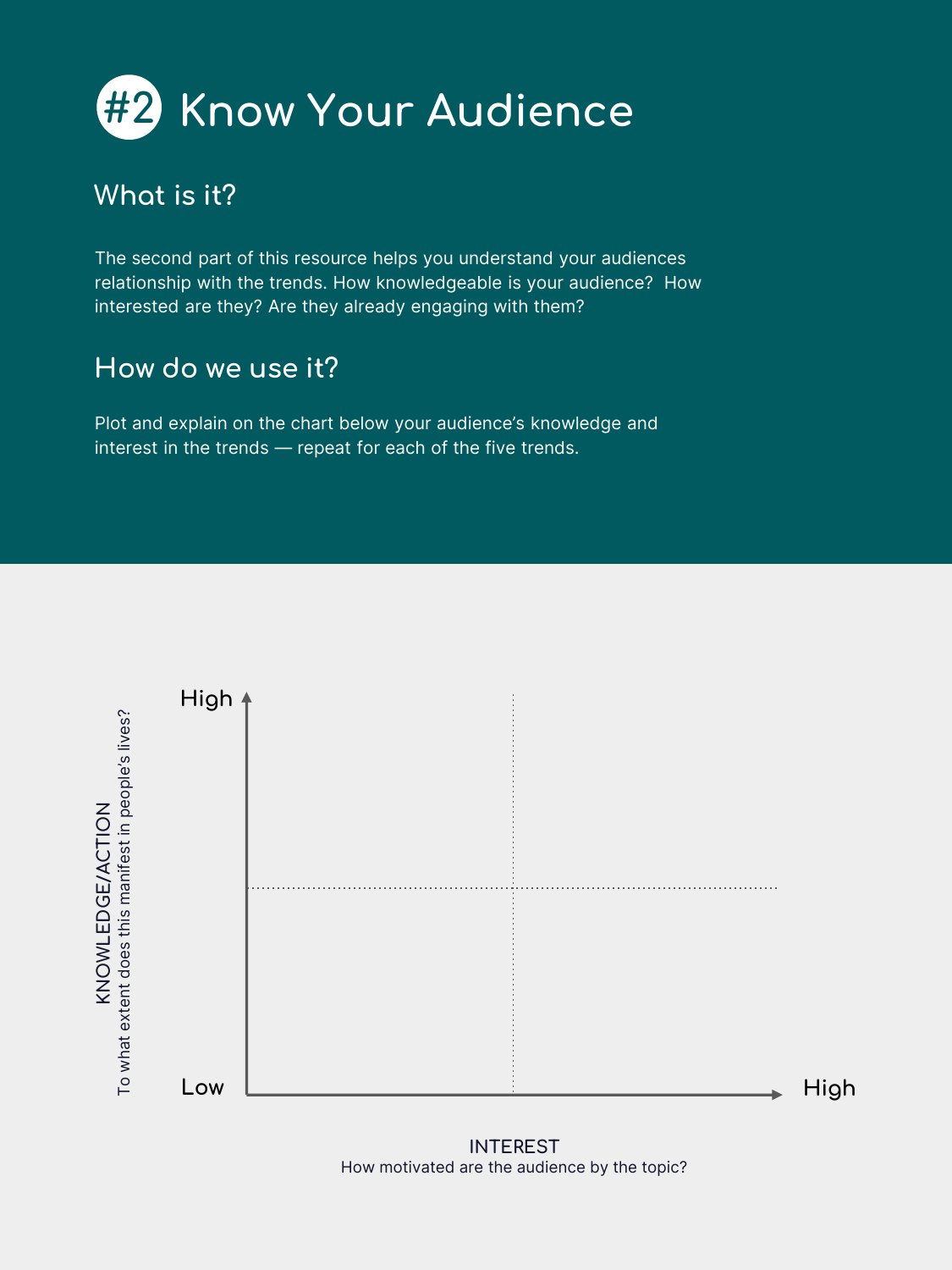

Before making any strategic decisions based on the trends, it's important for businesses to first understand their strengths and weaknesses when it comes to each trend. What are you doing well? What could you do better? Then, look at both the areas of opportunity that the trend presents, as well as the trend's potential threats, to understand what to scale up and where to scale back.

#### **How do we use it?**

Fill in the below SWOT table for each Consumer Lifestyle Trend.

#### **Strengths: What are we good at when it comes to this trend?**

E.g. How are we already meeting this trend? Are we doing anything better than other companies?

#### **Weaknesses: What can we do better?**

E.g. Where are we failing to meet this trend? What are other companies doing that we are  $n<sub>0</sub>$ 

#### **Opportunities: What opportunities does this trend present?**

E.g. How could this trend help us tap into new audiences? How could this trend help us to better cater to the audiences we already have?

#### **Threats: What is this trend's potential threat to us?**

E.g. Are any of our competitors meeting this trend in ways we are not? Do any aspects of this trend go against any of your products?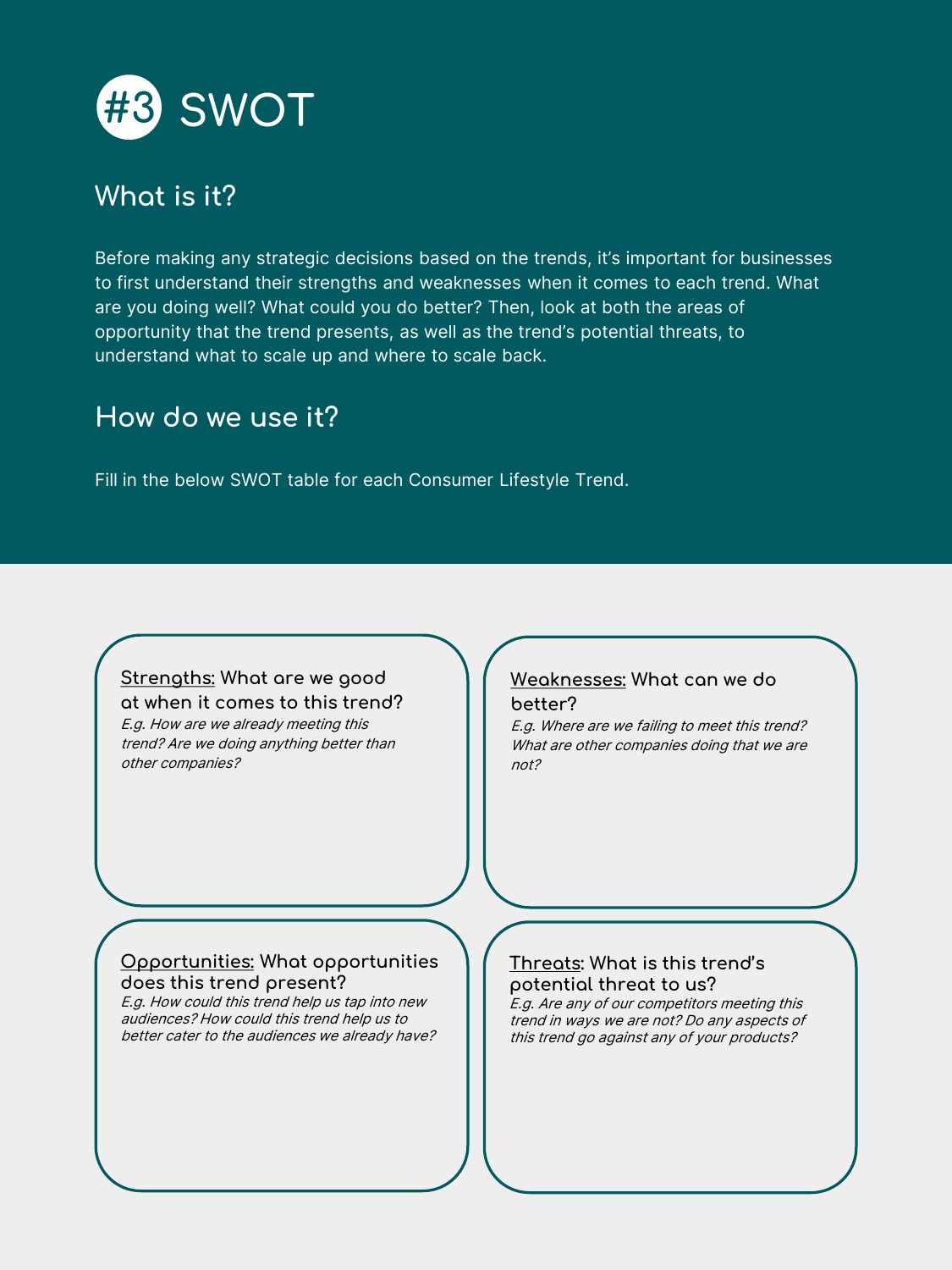### **How should we act on them?**



#### **Trend Safari**

This tool helps you see the trends in action, looking out for real life consumer behaviours that tap into them. It also allows you to take inspiration from brands that are already responding to them.



This tool helps you to create potential concepts for how your brand or business can respond to the trends.



This tool enables you to determine which ideas to move forward with and which ones might require a bit more thinking and planning.

#### **Future Planning #7**

This tool helps you plot innovative ideas against a realistic timeline and visualise gaps in current thinking or evidence.

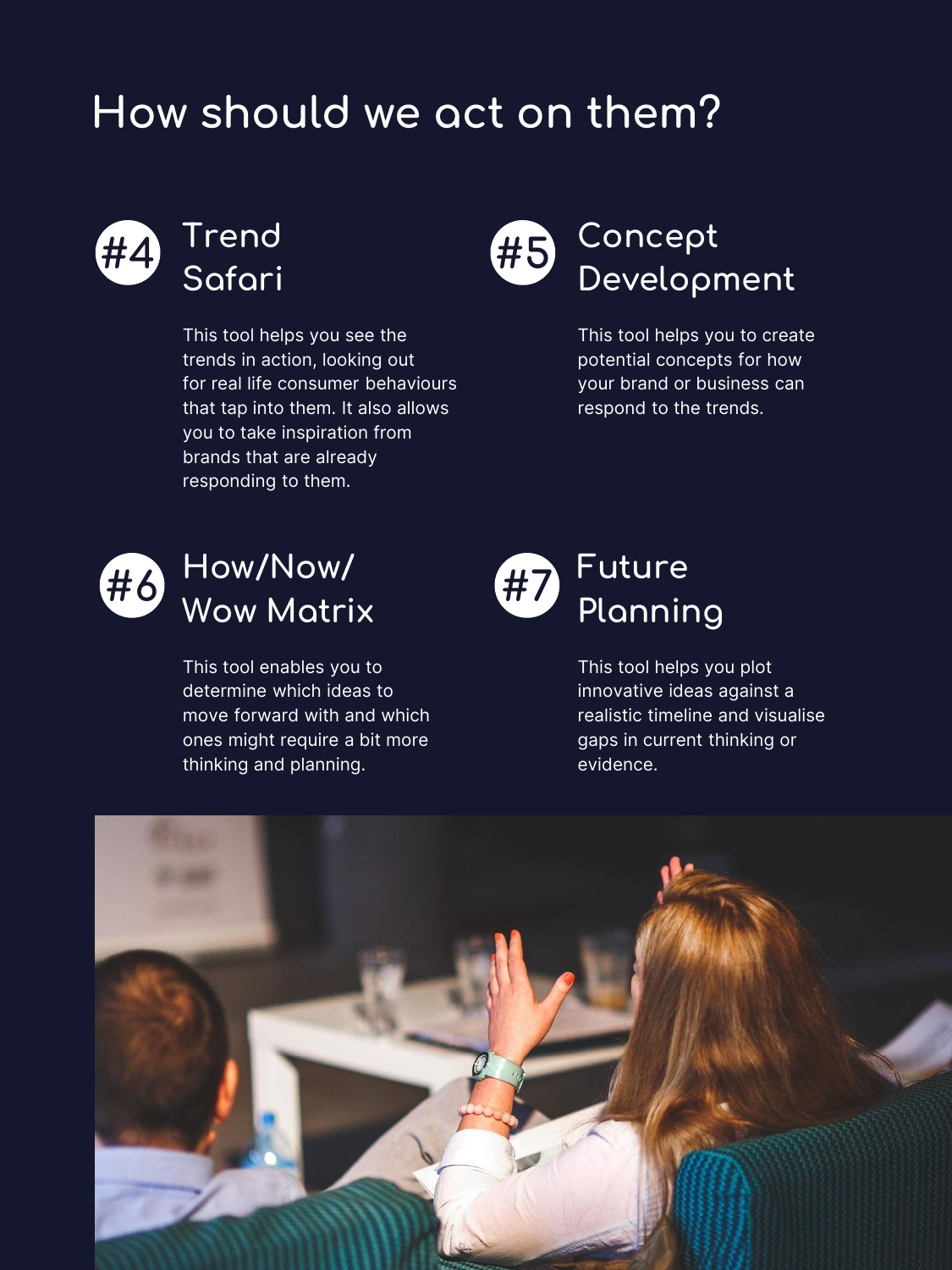

This is a self-guided tour of locations to find examples of how the trends are playing out in real life. It can help you identify concrete examples of consumer behaviours, and take inspiration from brands that are already tapping into the trends.

#### **How do we use it?**

Pick 1-3 trends. In small groups, go to a location, such as a shopping centre, high street, supermarket or food outlet and explore the space whilst looking out for real life examples of the trends. Use the worksheet below to record what you see, then hold a debrief session to discuss what you saw afterwards. Take photos where you can and even buy products where possible!

#### **Examples of consumer behaviour**

List any examples you see of people doing things that link to the trend here.

#### **Examples of brand responses**

List any examples you see of interesting brand responses to the trend here.

#### **Photo Moodboard**

Take photos of examples where you can, and add them into a shared moodboard to bring the trends to life visually.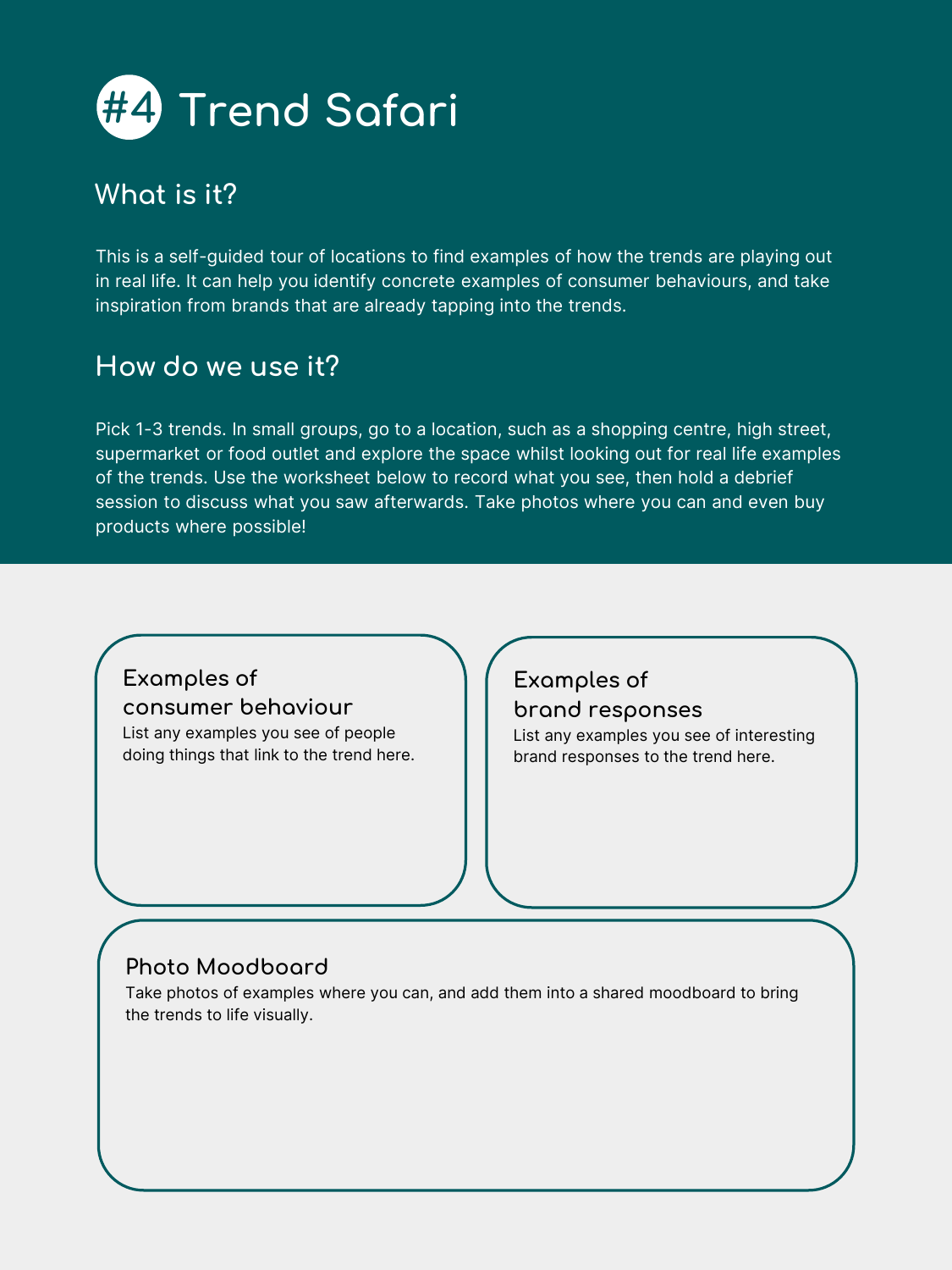## **#5 Concept Development Card**

#### **What is it?**

This tool is a way to create potential concepts for how your brand or business can respond to the trends.

#### **How do we use it?**

Working with the trends, individually or in groups, come up with a number of brand/product concepts. Then build these concepts further by filling in the template below for each of the concepts created.

#### **The Headline**

What is it? Capture the idea in a single, short sentence.

#### **The Story**

What are the details? Build out extra information around the headline.

#### **The Visual Expression**

What does it look like? Curate a selection of images that brings the world of the product or brand to life.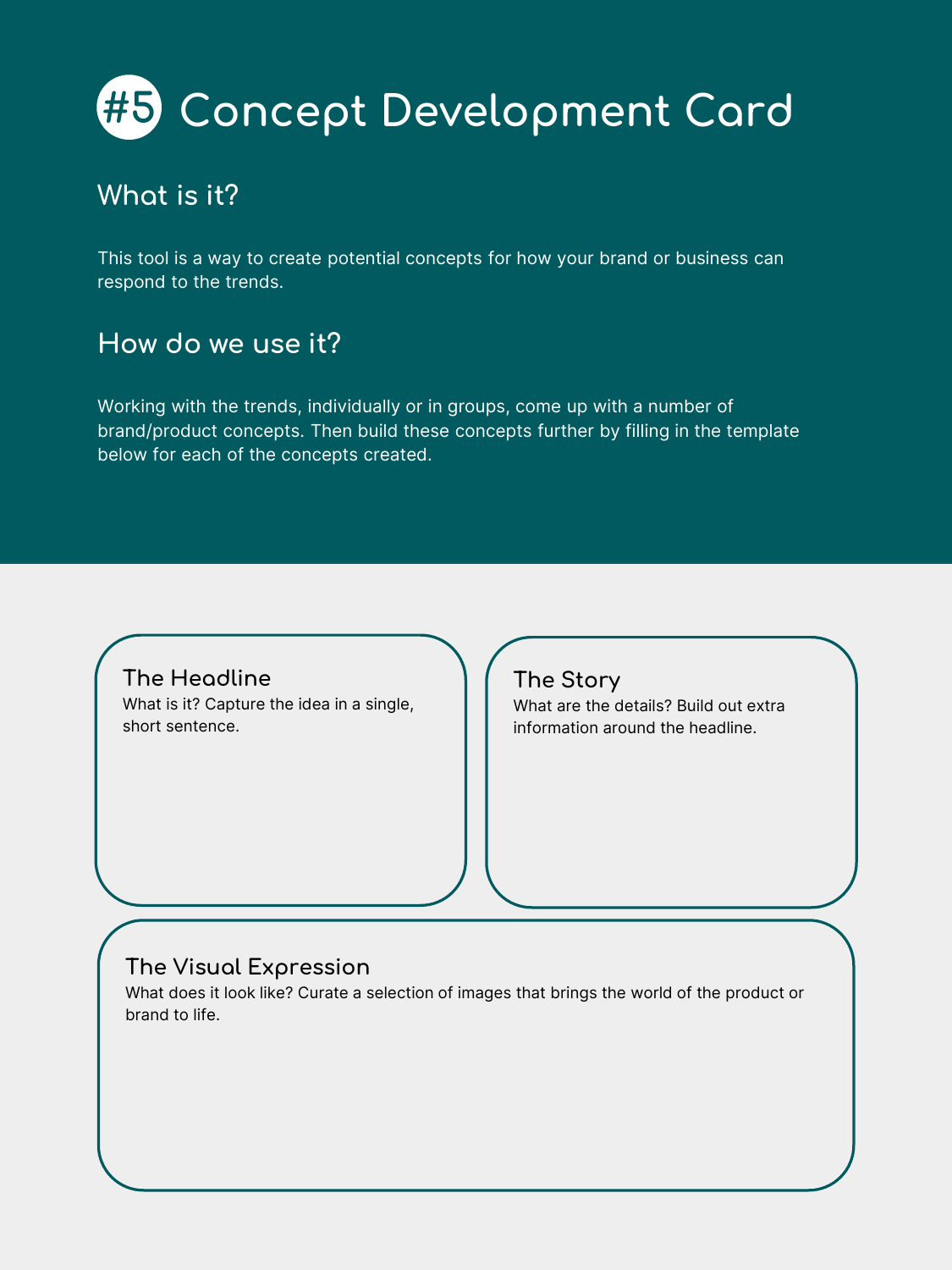

This tool enables you to plot out your ideas and determine which ones to move forward with and which ones might require a bit more thinking and planning.

## **How**

Ideas that are innovative but difficult to implement. Think of these as ambitious goals for the future.

## **Now**

Ideas that are less innovative but easy to implement. These are things you know will work well.

## **Wow**

Ideas that are both innovative and easy to implement. These are golden – try to fill this quadrant with the most ideas!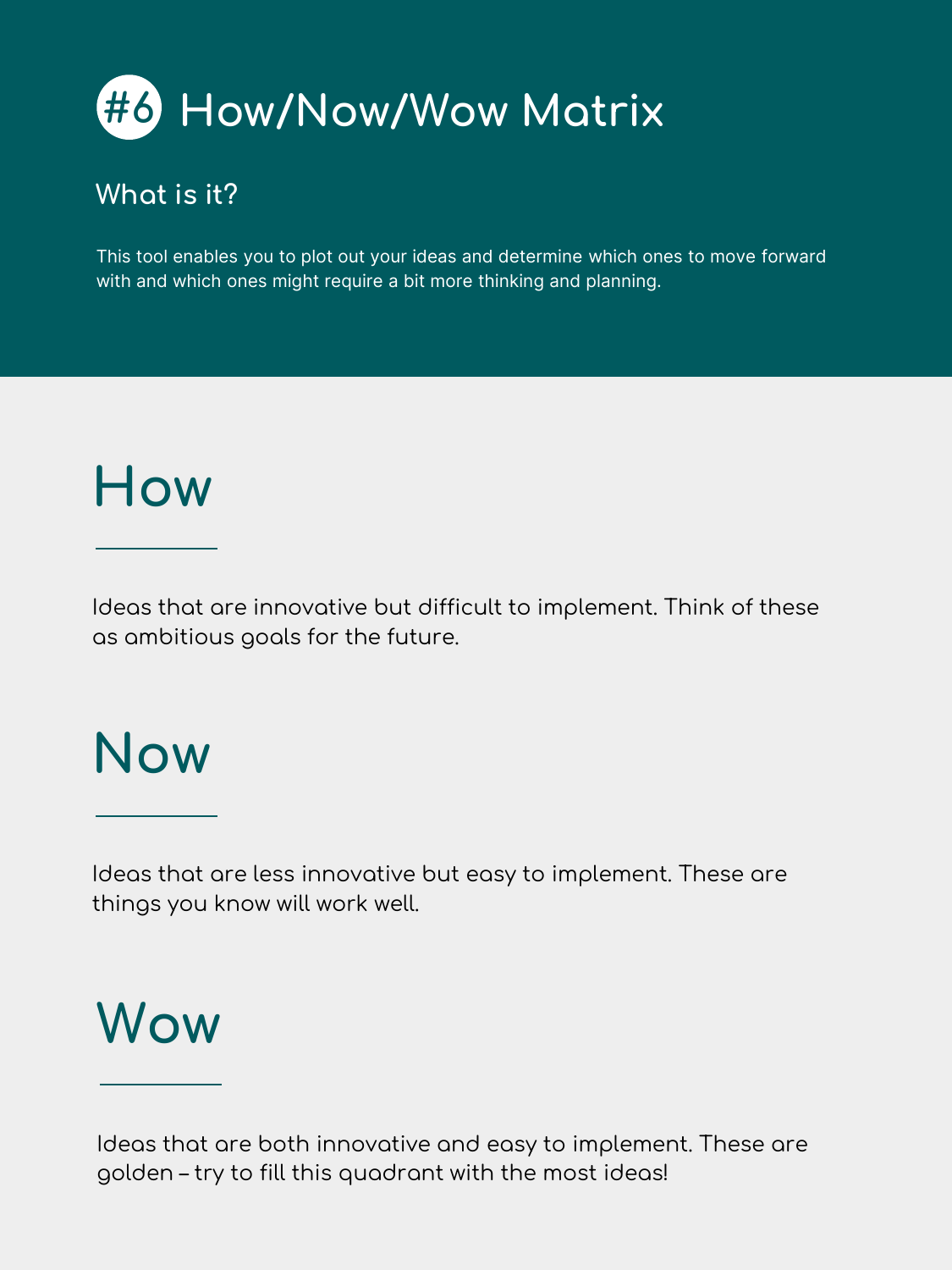

#### **How do we use it?**

Brainstorm ideas of how your brand/business can respond to a particular Macro Trend or Micro Trend. Then plot these ideas on the matrix below based on their feasibility (difficult vs. easy to implement) and their originality (average vs. innovative idea).



**EASY TO IMPLEMENT**